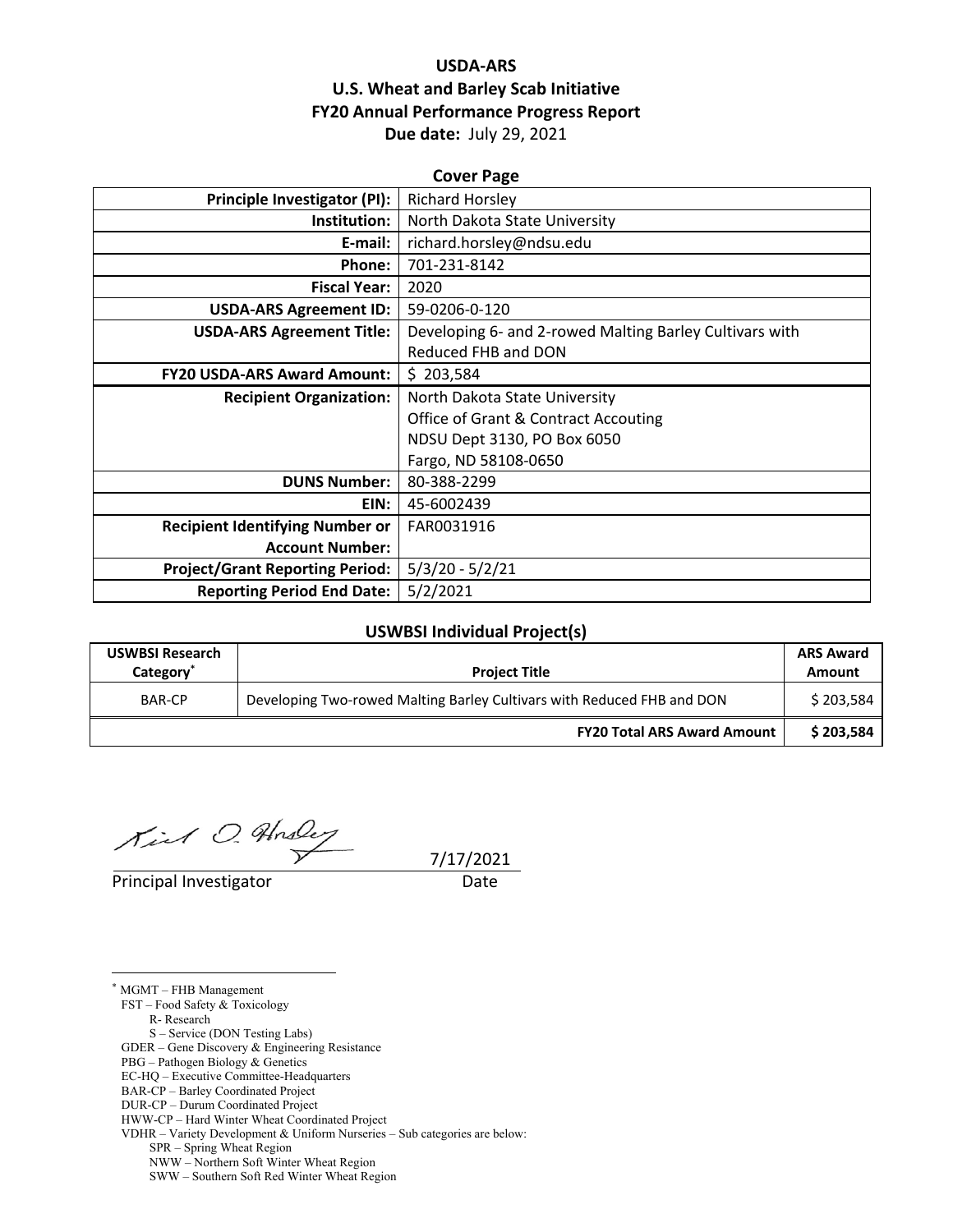**Project 1:** *Developing Two‐rowed Malting Barley Cultivars with Reduced FHB and DON*

### **1. What are the major goals and objectives of the research project?**

The overall goal of this project is to develop two‐rowed malting barley cultivars with enhanced resistance to FHB and reduced DON accumulation. In FY20, our goals were: 1) continued development and screening of two‐rowed barley lines in our breeding program for reduced FHB and DON, 2) growing the North American Barley Scab Evaluation Nursery (NABSEN) at our Osnabrock, ND research site, and 3) collect FHB and DON data on cultivars and advanced breeding lines that can be used by growers for making decisions on what cultivar(s) to grow.

**2. What was accomplished under these goals or objectives?** *(For each major goal/objective, address these three items below.)*

### **a) What were the major activities?**

Made 97 crosses to incorporate improved agronomic performance, end‐use quality, and reduced DON accumulation.

Evaluated 969 experimental barley lines in replicated yield trials at three locations in North Dakota.

About 6,300  $F_3$  and  $F_4$  head rows were grown that included material that had at least one parent in its pedigree that had reduced DON accumulation.

#### **b) What were the significant results?**

We grew the NABSEN trial at our Casselton research site and submitted harvested grain samples to Dr. Paul Schwarz's lab for DON determination.

The two‐rowed lines 2ND36638, 2ND36642, 2ND37111, 2ND37130, and 2ND37568 were submitted to the AMBA's Pilot Scale evaluation system. Each of these lines were in their first year of Pilot Scale evaluation. Lines found satisfactory in Pilot Scale evaluation are eligible for Plant Scale evaluation. DON levels of all five lines was less than that of AAC Synergy, one of the most widely grown cultivars in ND. Additionally, ND36642 and 2ND37568 had lower DON accumulation of ND Genesis, an NDSU release that is also widely grown in ND.

### **c) List key outcomes or other achievements.**

The two‐rowed line 2ND32529 continues to be evaluated in the AMBA Plant Scale evaluation program. Cultivars found satisfactory in this final stage of evaluation are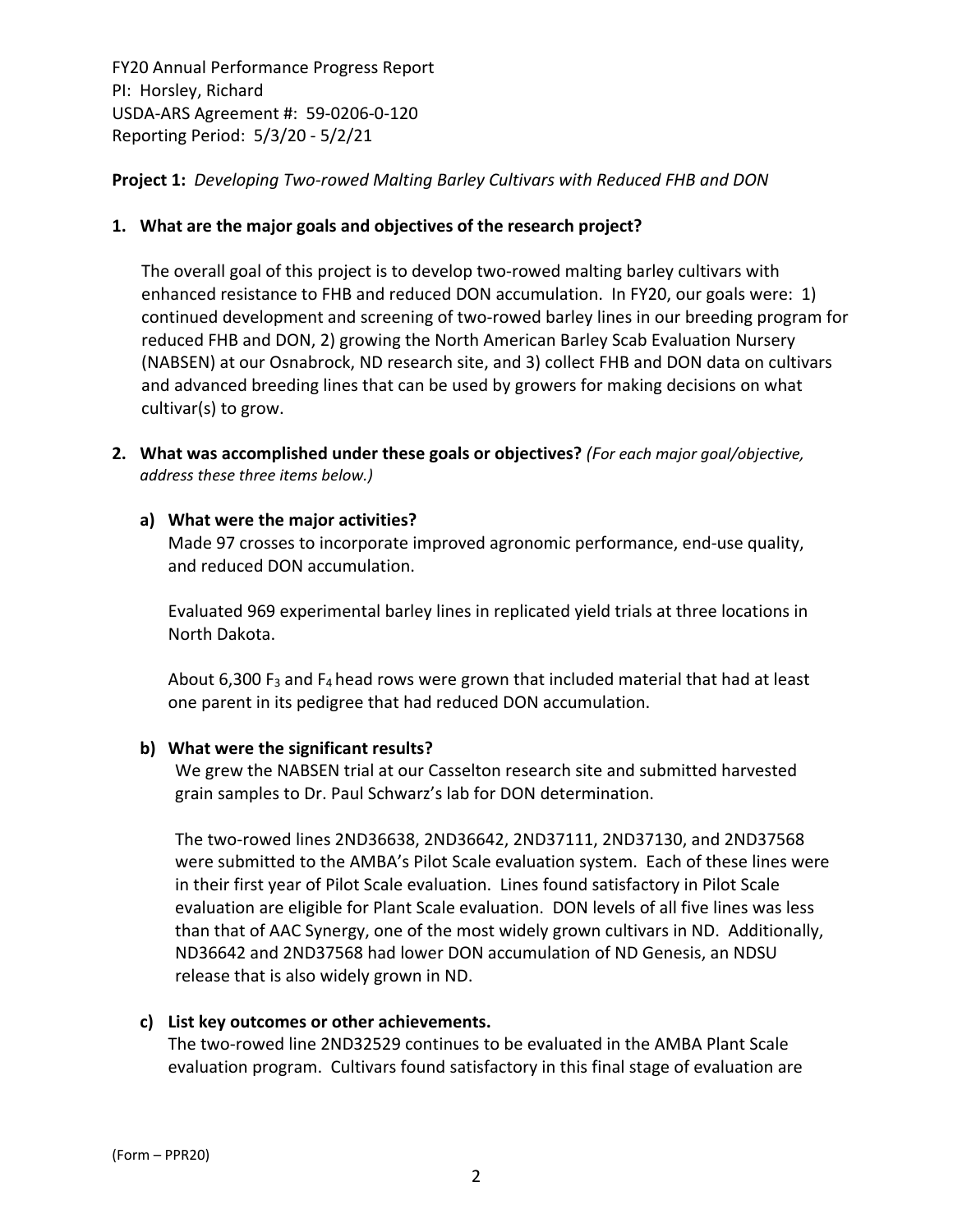> eligible for addition to the AMBA Recommended list of Malting Varieties. DON accumulation of 2ND32529 is intermediate to that of AAC Synergy and ND Genesis.

**3. Was this research impacted by the COVID‐19 pandemic (i.e. university shutdowns and/or restrictions, reduced or lack of support personnel, etc.)? If yes, please explain how this research was impacted or is continuing to be impacted.**

We planted our second FHB nursery in Fargo instead of Osnabrock, ND research site.

The yield trials typically grown in Osnabrock were moved to our Prosper, ND research site.

We did not plant yield trials at our Minot, Nesson Valley, or Williston research sites in western ND.

Our head rows were planted at our Casselton, ND research site instead of Osnabrock.

#### **4. What opportunities for training and professional development has the project provided?**

Makenson Maisonneuve, an MS student from Haiti, is conducting research to update our genomic selection model for DON accumulation.

#### **5. How have the results been disseminated to communities of interest?**

Results are disseminated via articles in peer‐reviewed journals and popular press, field day presentations, and presentations to stakeholder groups at local and regional meetings. Most phenotype and genotype data for NDSU lines tested in replicated yield trials are uploaded to T3.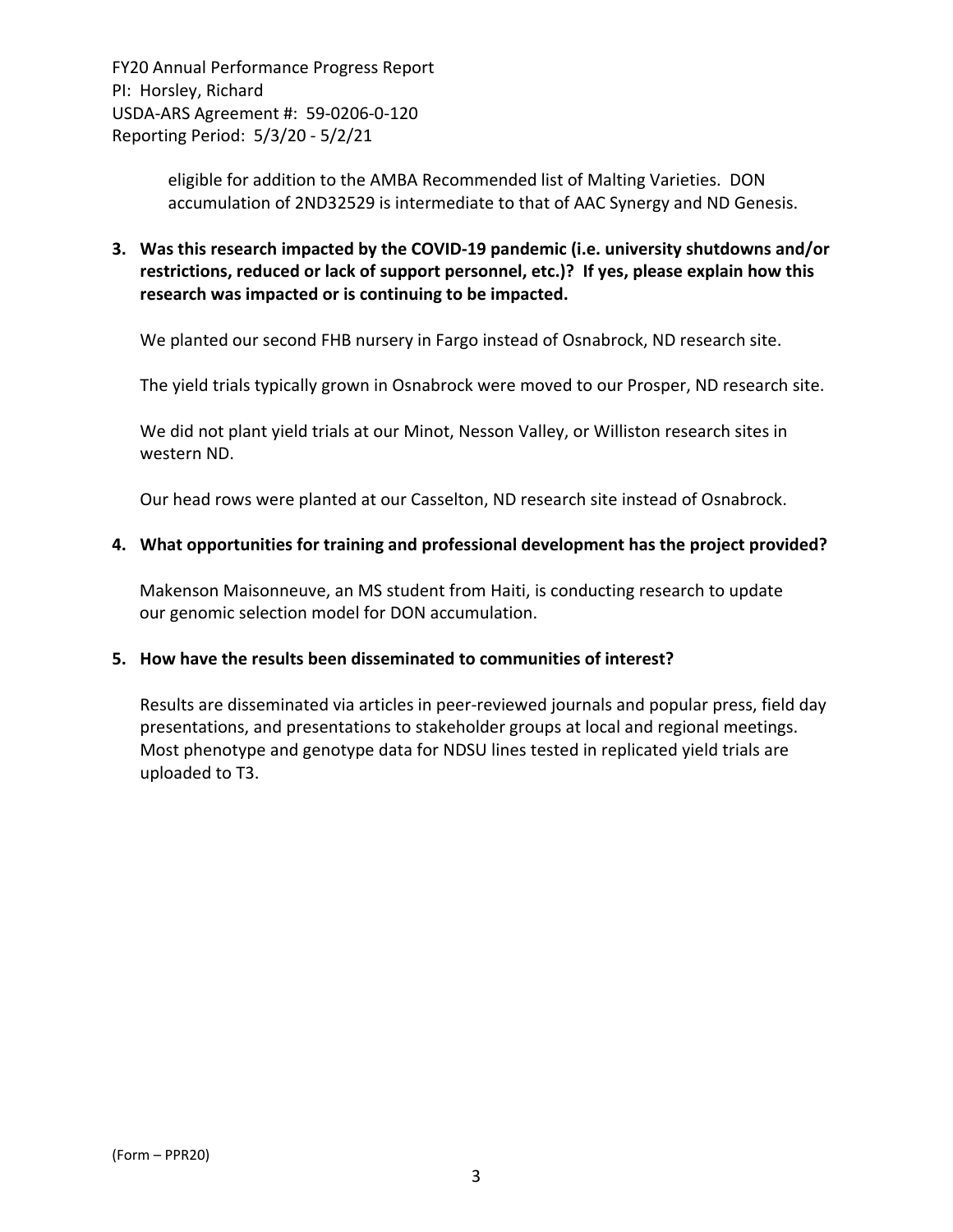# **Training of Next Generation Scientists**

**Instructions:** Please answer the following questions as it pertains to the FY20 award period (5/3/20 ‐ 5/2/21). The term "support" below includes any level of benefit to the student, ranging from full stipend plus tuition to the situation where the student's stipend was paid from other funds, but who learned how to rate scab in a misted nursery paid for by the USWBSI, and anything in between.

**1. Did any graduate students in your research program supported by funding from your USWBSI grant earn their MS degree during the FY20 award period?** ☐Yes ☒No

**If yes, how many?** Click to enter number here.

**2. Did any graduate students in your research program supported by funding from your USWBSI grant earn their Ph.D. degree during the FY20 award period?**

☐Yes ☒No **If yes, how many?** Click to enter number here.

**3. Have any post docs who worked for you during the FY20 award period and were supported by funding from your USWBSI grant taken faculty positions with universities?** ☐Yes ☒No

**If yes, how many?** Click to enter number here.

**4. Have any post docs who worked for you during the FY20 award period and were supported by funding from your USWBSI grant gone on to take positions with private ag‐ related companies or federal agencies?**

☐Yes ☒No

**If yes, how many?** Click to enter number here.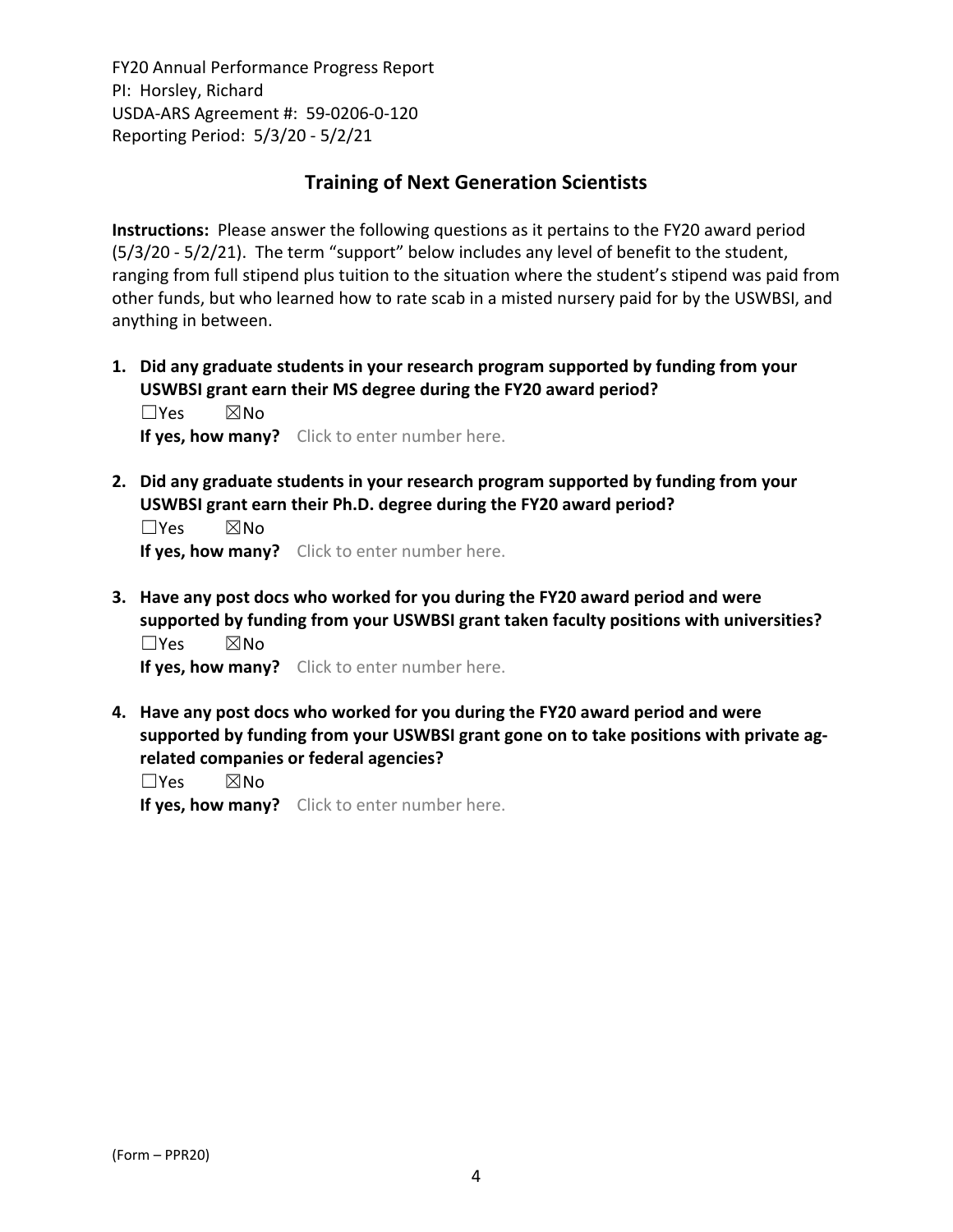# **Release of Germplasm/Cultivars**

**Instructions:** In the table below, list all germplasm and/or cultivars released with full or partial support through the USWBSI during the FY20 award period (5/3/20 - 5/2/21). All columns must be completed for each listed germplasm/cultivar. Use the key below the table for Grain Class abbreviations. 

NOTE: Leave blank if you have nothing to report or if your grant did NOT include any VDHR-related projects.

| <b>Name of Germplasm/Cultivar</b> | <b>Grain Class</b>    | <b>FHB Resistance</b>                                  | <b>FHB</b><br>Rating<br>$(0-9)$  | Year<br><b>Released</b> |
|-----------------------------------|-----------------------|--------------------------------------------------------|----------------------------------|-------------------------|
| Nothing to report.                | Select Grain<br>Class | Select what represents<br>your most resistant<br>check | Enter as<br>$text 0-9$<br>rating | Select Year             |
| Click here to enter text.         | Select Grain<br>Class | Select what represents<br>your most resistant<br>check | Enter as<br>text 0-9<br>rating   | Select Year             |
| Click here to enter text.         | Select Grain<br>Class | Select what represents<br>your most resistant<br>check | Enter as<br>text 0-9<br>rating   | Select Year             |
| Click here to enter text.         | Select Grain<br>Class | Select what represents<br>your most resistant<br>check | Enter as<br>text 0-9<br>rating   | Select Year             |
| Click here to enter text.         | Select Grain<br>Class | Select what represents<br>your most resistant<br>check | Enter as<br>text 0-9<br>rating   | Select Year             |
| Click here to enter text.         | Select Grain<br>Class | Select what represents<br>your most resistant<br>check | Enter as<br>text 0-9<br>rating   | Select Year             |
| Click here to enter text.         | Select Grain<br>Class | Select what represents<br>your most resistant<br>check | Enter as<br>text 0-9<br>rating   | Select Year             |
| Click here to enter text.         | Select Grain<br>Class | Select what represents<br>your most resistant<br>check | Enter as<br>text 0-9<br>rating   | Select Year             |
| Click here to enter text.         | Select Grain<br>Class | Select what represents<br>your most resistant<br>check | Enter as<br>text 0-9<br>rating   | Select Year             |
| Click here to enter text.         | Select Grain<br>Class | Select what represents<br>your most resistant<br>check | Enter as<br>text 0-9<br>rating   | Select Year             |
| Click here to enter text.         | Select Grain<br>Class | Select what represents<br>your most resistant<br>check | Enter as<br>text 0-9<br>rating   | Select Year             |
| Click here to enter text.         | Select Grain<br>Class | Select what represents<br>your most resistant<br>check | Enter as<br>text 0-9<br>rating   | Select Year             |
| Click here to enter text.         | Select Grain<br>Class | Select what represents<br>your most resistant<br>check | Enter as<br>text 0-9<br>rating   | Select Year             |
| Click here to enter text.         | Select Grain<br>Class | Select what represents<br>your most resistant<br>check | Enter as<br>text 0-9<br>rating   | Select Year             |

**NOTE:** List the associated release notice or publication under the appropriate sub-section in the 'Publications' section of the FPR.